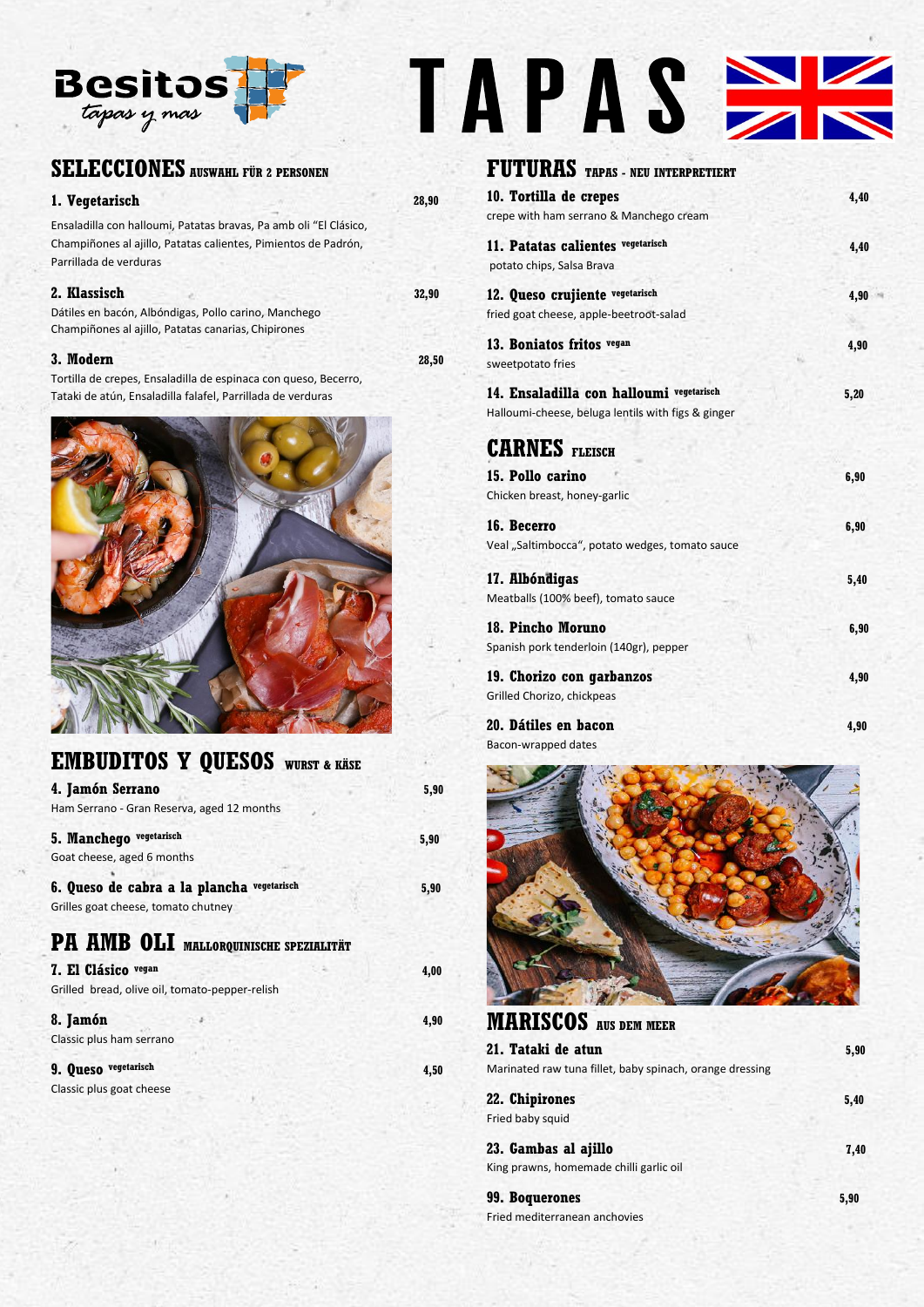

| <b>VEGETARIANAS</b> VEGETARISCHES                                                           |       |
|---------------------------------------------------------------------------------------------|-------|
| 24. Patatas bravas<br>Potato wedges, Salsa brava                                            | 4,90  |
| 25. Pimientos de Padrón vegan<br>Grilled mini peppers                                       | 4,90  |
| 26. Parrillada de verduras vegan<br>Marinated vegetables, roasted sunflower seeds           | 4,40  |
| 27. Aceitunas<br>Selection of olives                                                        | 5,20  |
| 28. Ensaladilla Falafel vegan<br>Tomato-cucumber-salad, sesame cream, Falafel               | 4,40  |
| 29. Croquetas de espinacas y queso<br>Spinach and cheese crogettes, Mojo Andaluse           | 4,50  |
| 30. Champiñones al ajillo vegan<br>mushrooms, homemade chilli garlic oil                    | 4,50  |
| <b>31. Patatas Canarias</b><br>Canarian mini potatoes with Mojo Andaluse                    | 4,90  |
| 32. Ensaladilla de espinaca con queso<br>Baby spinach, goat cheese, sesame, orange dressing | 4,90  |
| 33. Gebackener Schafskäse<br>goatcheese, tomato, mediterranean spices                       | 5,40  |
| Hamburguesa BURGER                                                                          |       |
| Clasico<br>200gr. Angus-Beef, Salsa brava, salad, tomato, onions                            | 11,90 |
| <b>Queso</b><br>200gr. Angus-Beef, Mojo Andaluse, Rucola, Sherry-Onions, Cheddar            | 11,90 |
| Halloumi vegetarisch                                                                        | 11,90 |

Halloumi-Cheese, Tomatochutney, Rucola, Sherry-onions

# **SALSA Y CREMAS DIPS**

| <b>Aioli Besitos vegetarisch</b>      | 2,90 |
|---------------------------------------|------|
| Our Aioli - big portion               |      |
| Salsa de yogur y menta vegetarisch    | 1,50 |
| Yoghurt-Mint-Dip                      |      |
| Salsa brava vegetarisch               | 1,80 |
| spiced mayonnaise                     |      |
| Mojo Andaluse vegan                   | 1,80 |
| canarian Salsa                        |      |
| Guacamole vegan                       | 1,80 |
| Avocado, garlic, spices               |      |
| <b>PAN BROT</b>                       |      |
| Cesta de pan vegan                    | 1,50 |
| <b>Bread</b>                          |      |
|                                       |      |
| <b>POSTRES</b> DESSERTS               |      |
| <b>Churros</b> vegetarisch            | 4,20 |
| Shortbread cookies, chocolate topping |      |
| Spanish almond cake vegetarisch       | 4,90 |
| Lava de chocolate vegetarisch         | 4.90 |

Chocolate soufflé, chocolate sauce, whipped cream



# **Hot Drinks**

| Coffee                                                | 2,40 |
|-------------------------------------------------------|------|
| <b>Espresso</b>                                       | 2,20 |
| <b>Cafe latte</b>                                     | 3,60 |
| Cappuccino                                            | 3,60 |
| <b>Latte Macchiato</b>                                | 3,60 |
| <b>Baileys Latte</b> Latte Macchiato with 2cl Baileys | 5,30 |
| <b>Chocolate</b>                                      | 3,20 |
| Infusión - Brody's Tea different sorts                | 2,90 |
| Fresh peppermint tea                                  | 2,90 |
|                                                       |      |